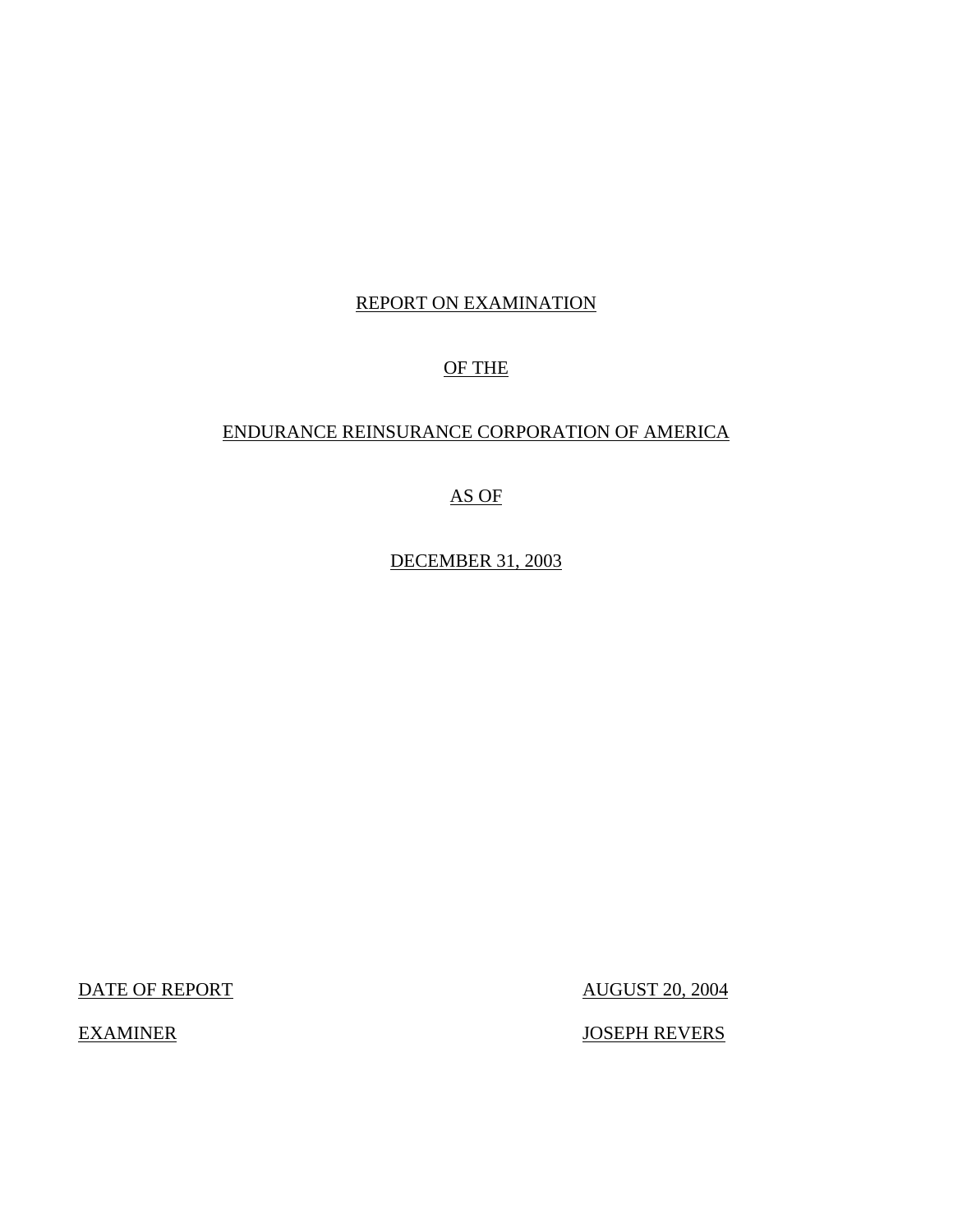# TABLE OF CONTENTS

| <b>ITEM NO.</b>                                                                                                                                                                                                                  | PAGE NO.                           |
|----------------------------------------------------------------------------------------------------------------------------------------------------------------------------------------------------------------------------------|------------------------------------|
| Scope of examination<br>1.                                                                                                                                                                                                       | $\overline{2}$                     |
| <b>Description of Company</b><br>2.                                                                                                                                                                                              | $\overline{2}$                     |
| Management<br>A.<br>Territory and plan of operation<br><b>B.</b><br>Reinsurance<br>C.<br>Holding company system<br>D.<br>Ε.<br><b>Abandoned Property Law</b><br>Significant operating ratios<br>F.<br>G.<br>Accounts and records | 3<br>5<br>7<br>8<br>11<br>11<br>12 |
| <b>Financial statements</b><br>3.                                                                                                                                                                                                | 14                                 |
| <b>Balance</b> sheet<br>А.<br>Underwriting and investment exhibit<br><b>B.</b>                                                                                                                                                   | 14<br>16                           |
| Losses and loss adjustment expenses<br>4.                                                                                                                                                                                        | 18                                 |
| Market conduct activities<br>5.                                                                                                                                                                                                  | 18                                 |
| Compliance with prior report on examination<br>6.                                                                                                                                                                                | 18                                 |
| 7.<br>Summary of comments and recommendations                                                                                                                                                                                    | 19                                 |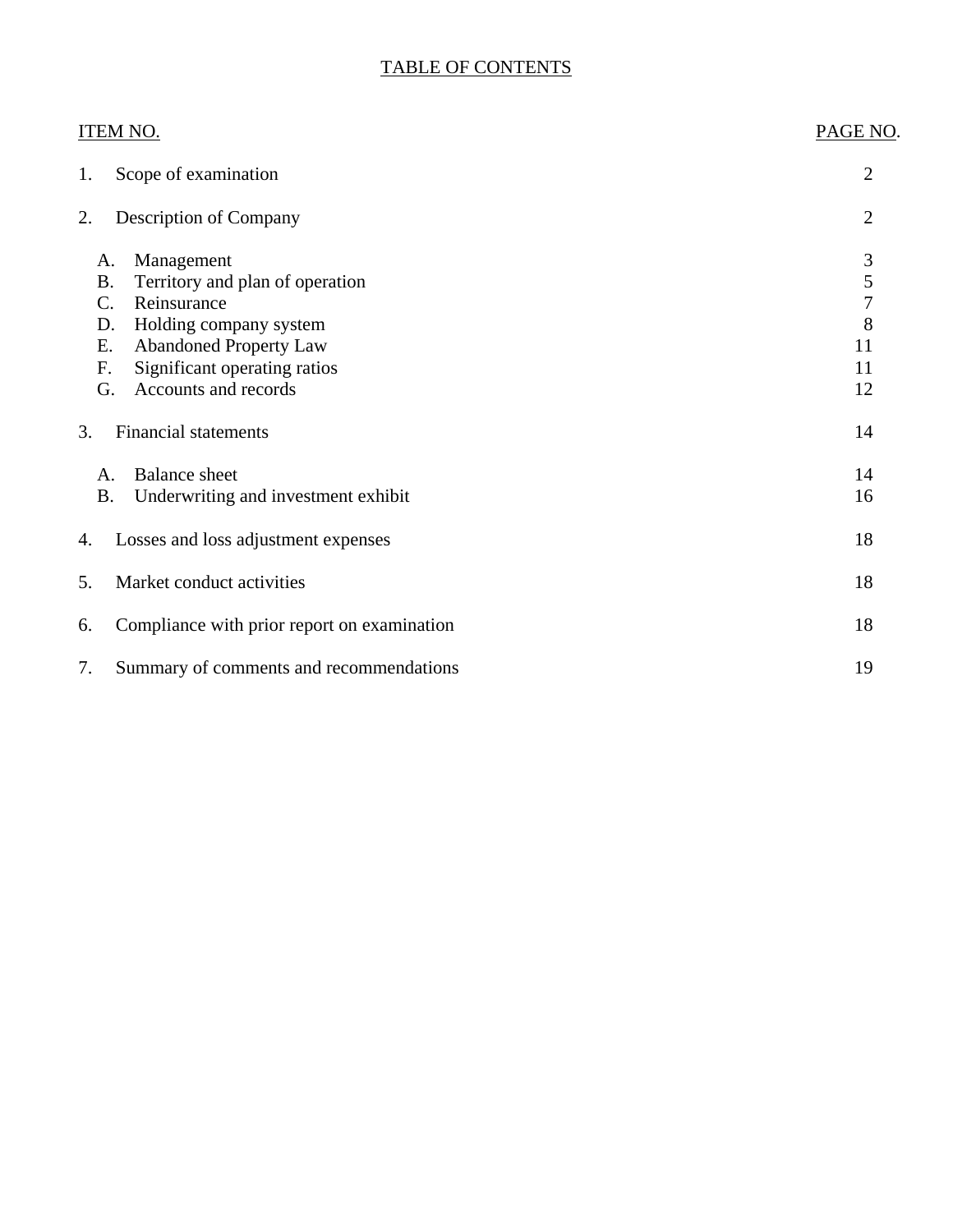

STATE OF NEW YORK INSURANCE DEPARTMENT 25 BEAVER STREET NEW YORK, NEW YORK 10004

August 20, 2004

Honorable Gregory V. Serio Superintendent of Insurance Albany, New York 12257

Sir:

Pursuant to the requirements of the New York Insurance Law, and in compliance with the instructions contained in Appointment Number 22156 dated March 9, 2004 attached hereto, I have made an examination into the condition and affairs of Endurance Reinsurance Corporation of America as of December 31, 2003, and submit the following report thereon.

The examination was conducted at the Company's administrative offices located at 333 Westchester Avenue, White Plains, NY 10604.

Wherever the designations "the Company" or "Endurance" appear herein without qualification, they should be understood to indicate Endurance Reinsurance Corporation of America.

Wherever the term "Department" appears herein without qualification, it should be understood to mean the New York Insurance Department.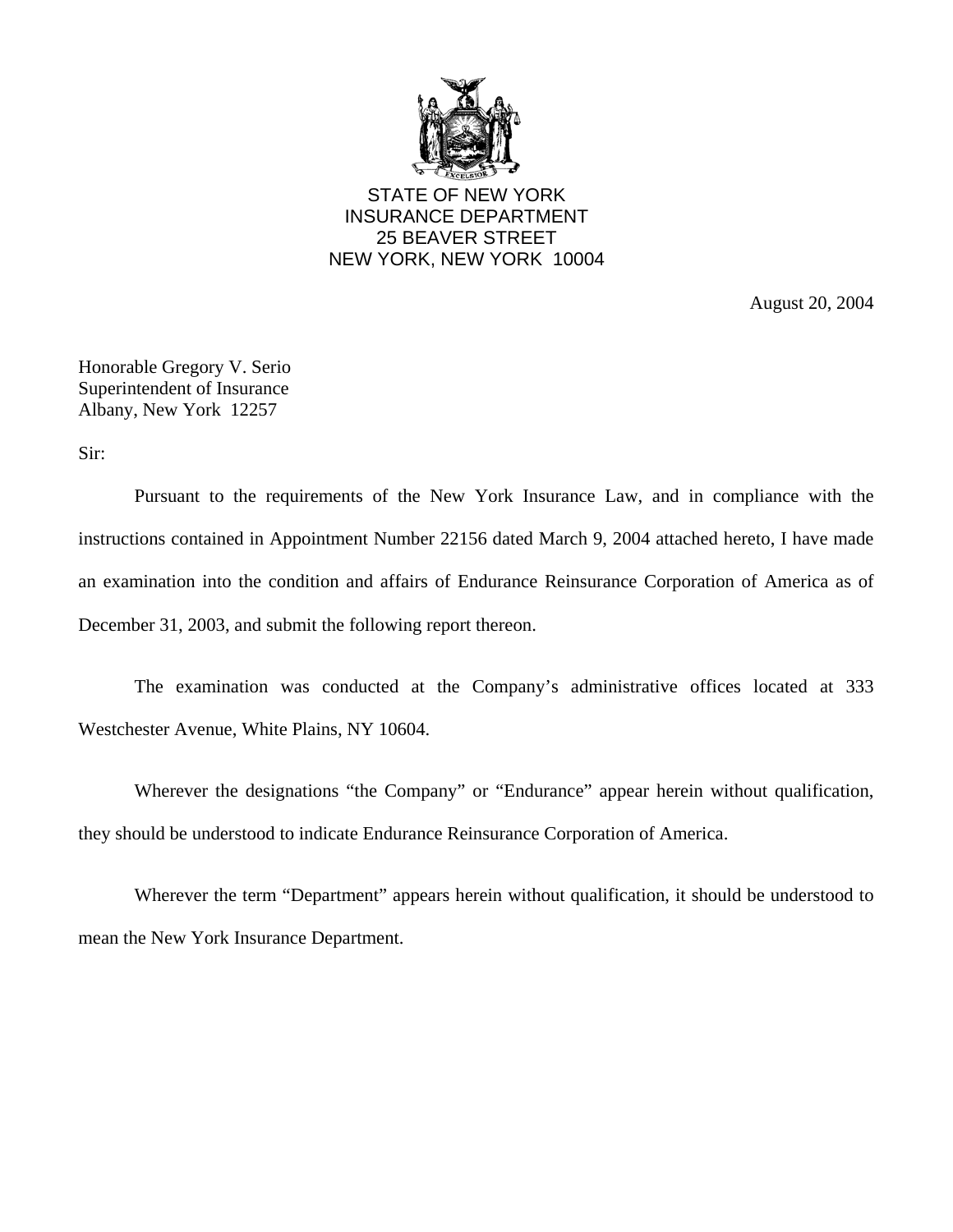#### **1. SCOPE OF EXAMINATION**

<span id="page-3-0"></span>This is the first financial examination of the Company after the examination on organization, which was conducted as of December 6, 2002. This examination covered the period from December 9, 2002 through December 31, 2003. Transactions occurring subsequent to this period were reviewed where deemed appropriate by the examiner.

The examination comprised a complete verification of assets and liabilities as of December 31, 2003. The examination included a review of income, disbursements and company records deemed necessary to accomplish such analysis or verification and utilized, to the extent considered appropriate, work performed by the Company's independent public accountants. A review or audit was also made of the following items as called for in the Examiners Handbook of the National Association of Insurance Commissioners:

> History of Company Management and control Corporate records Fidelity bond and other insurance Territory and plan of operation Growth of Company Business in force by states Loss experience Reinsurance Accounts and records Financial statements

## **2. DESCRIPTION OF COMPANY**

Endurance was incorporated under the laws of the State of New York on September 5, 2002. The Company commenced writing business in 2003.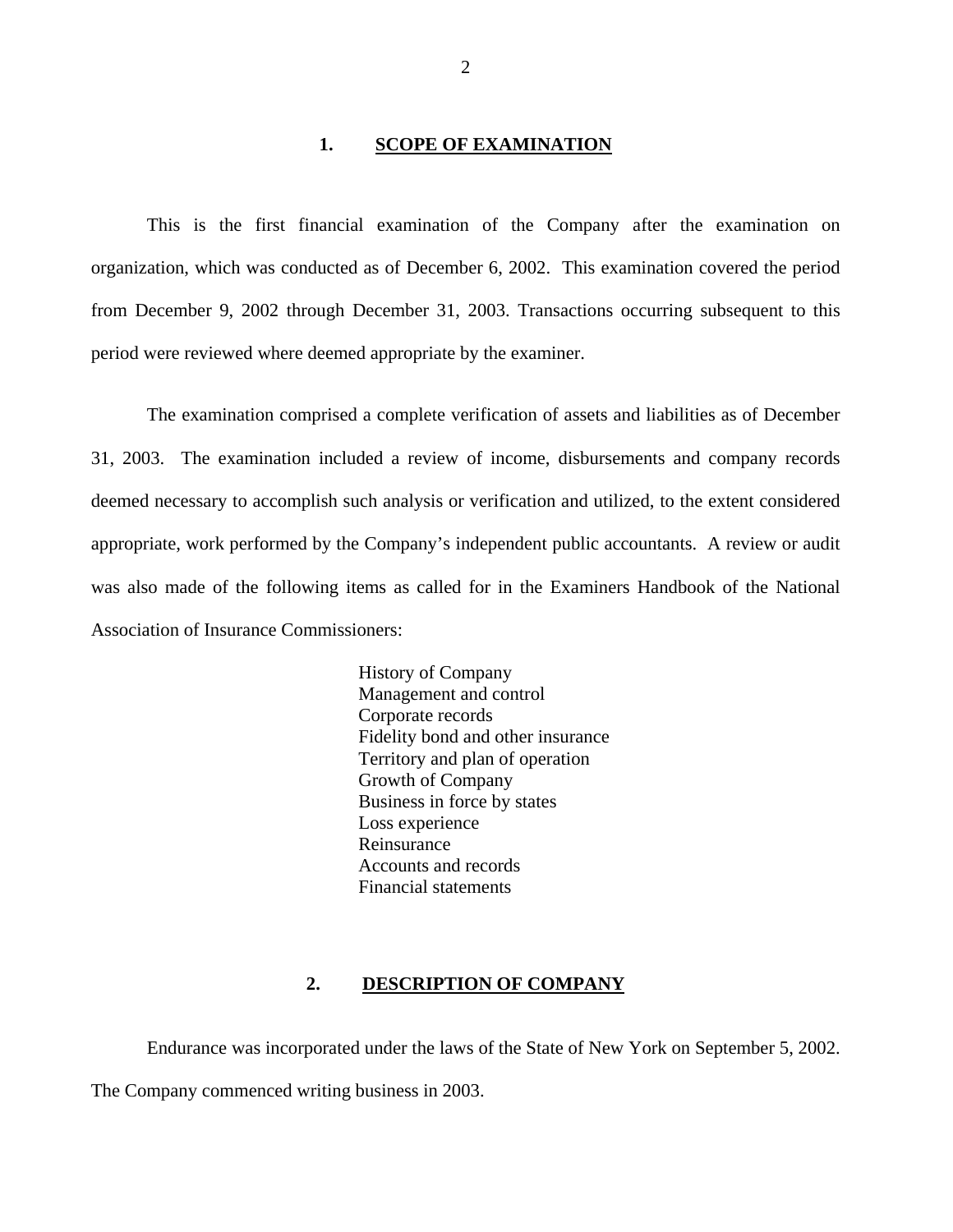Capital paid in is \$5,000,000 consisting of 5,000,000 shares of \$1 par value per share common stock. Gross paid in and contributed surplus is \$466,000,000. Gross paid in and contributed surplus increased by \$135,000,000 during the examination period, as follows:

|      | <u>Year</u> Description                         | Amount        |
|------|-------------------------------------------------|---------------|
| 2002 | Beginning gross paid in and contributed surplus | \$331,000,000 |
|      | 2003 Surplus contribution                       | 135,000,000   |
| 2003 | Ending gross paid in and contributed surplus    | \$466,000,000 |

## A. Management

Pursuant to the Endurance Reinsurance Corporation of America's charter and by-laws, management of the Company is vested in a board of directors consisting of not less than thirteen nor more than twenty-one directors. As of the examination date, the board of directors was comprised of the following seventeen members:

| <b>Name and Residence</b>                                  | <b>Principal Business Affiliation</b>                                                                                                                        |
|------------------------------------------------------------|--------------------------------------------------------------------------------------------------------------------------------------------------------------|
| <b>William Ronald Babcock</b><br>Annandale, NJ             | Chief Financial Officer & Treasurer,<br><b>Endurance Reinsurance Corporation of America;</b><br>Treasurer,<br>Endurance U.S. Holdings Corp.                  |
| <b>Thomas David Bell</b><br><b>Washington Crossing, PA</b> | President,<br>Endurance Specialty Insurance Ltd.                                                                                                             |
| David Vincent Cabral<br>Paget, PG02 Bermuda                | <b>Executive Vice President,</b><br><b>Casualty Insurance Underwriting Practice Leader</b>                                                                   |
| Emily A. Canelo<br>Upper Montclair, NJ                     | Executive Vice President, Secretary, General Counsel,<br><b>Endurance Reinsurance Corporation of America;</b><br>Secretary,<br>Endurance U.S. Holdings Corp. |
| <b>Steven Walter Carlsen</b><br>Chappaqua, NY              | President,<br>Endurance Services Limited & Endurance US Holdings Corp.;<br>Chairman,<br>Endurance Reinsurance Corporation of America.                        |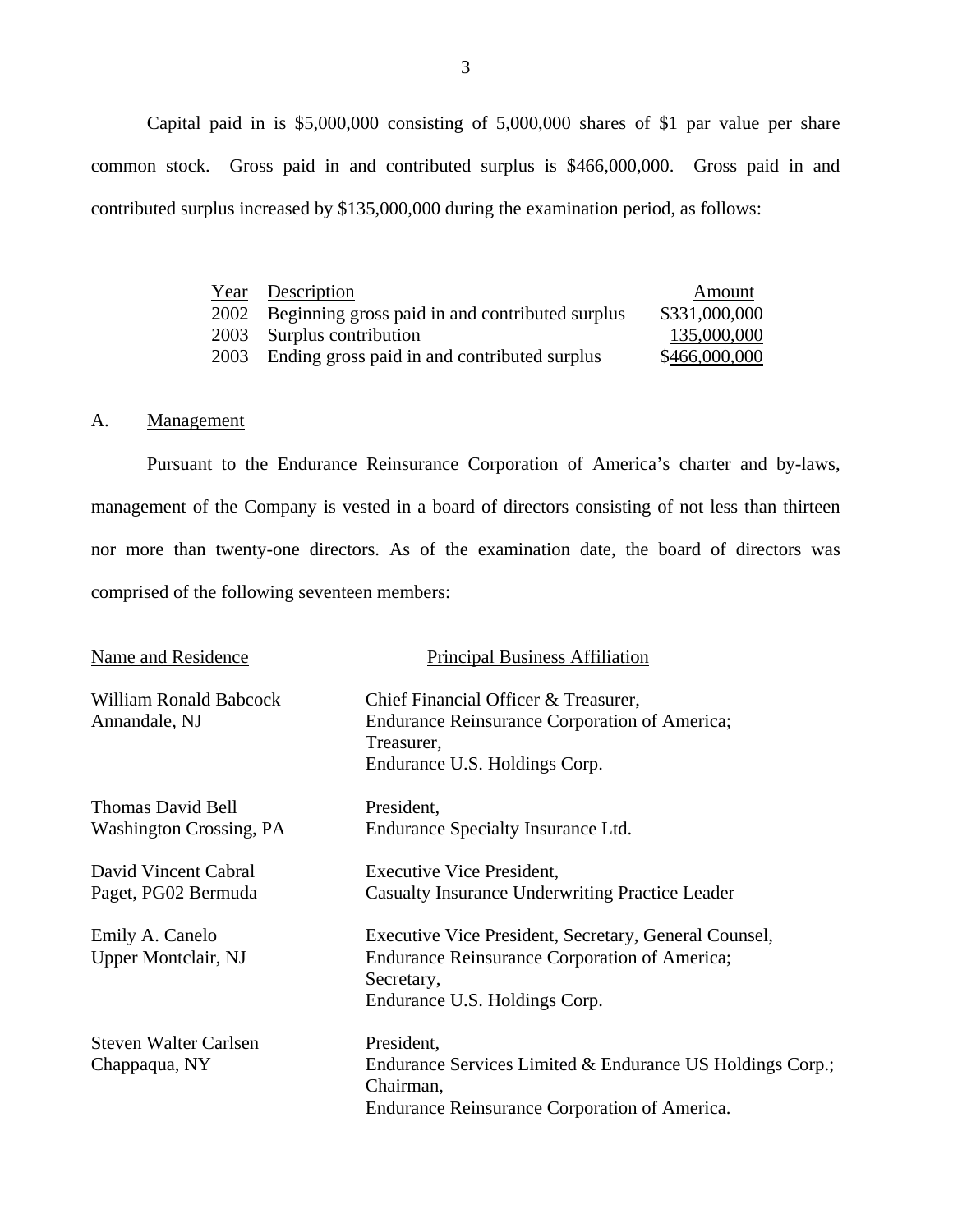#### Name and Residence

David Somers Cash Southampton, SB 04 Bermuda

Joan deLemps Mt. Vernon, NY

James Gerard D'Onofrio Armonk, NY

Steve Dresner Simsbury, CT

William Manning Jewett Rumson, NJ

Edward T. Kenney, Jr. Simsbury, CT

Ronald Harry Koch Rockville Centre, NY

James Randy Kroner New York, NY

Kenneth John LeStrange Short Hills, NJ

Marcia Emily Munn Katonah, NY

Larry Roger Sorensen Forest, IL

Anthony Mark Urban Chappaqua, NY

## Principal Business Affiliation

Chief Risk Officer and Chief Actuary, Endurance Specialty Insurance Ltd.

Senior Vice President, Senior Casualty Underwriting Manager, Endurance Reinsurance Corporation of America

Senior Vice President, Territorial Underwriting Manager, Endurance Reinsurance Corporation of America

Executive Vice President, Territorial Underwriting Manager, Endurance Reinsurance Corporation of America

President, Endurance Reinsurance Corporation of America

Executive Vice President, Property Home Office Referral Underwriter, Endurance Reinsurance Corporation of America

Executive Vice President, Northeast Branch Manager, Endurance Reinsurance Corporation of America

Chief Financial Officer, Endurance Specialty Insurance Ltd. & Endurance Specialty Holdings Ltd.; Executive Vice President, Endurance U.S. Holdings Corp.

President, Chairman, and Chief Executive Officer, Endurance Specialty Insurance Ltd. & Endurance Specialty Holdings Ltd.; Chairman, Endurance U.S. Holdings Corp., Endurance Worldwide Holdings Ltd. & Endurance Worldwide Insurance Ltd.

Senior Vice President, Territorial Underwriting Manager, Endurance Reinsurance Corporation of America

Senior Vice President, Business Development Officer, Endurance Reinsurance Corporation of America

Executive Vice President, Chief Underwriting Officer, Endurance Reinsurance Corporation of America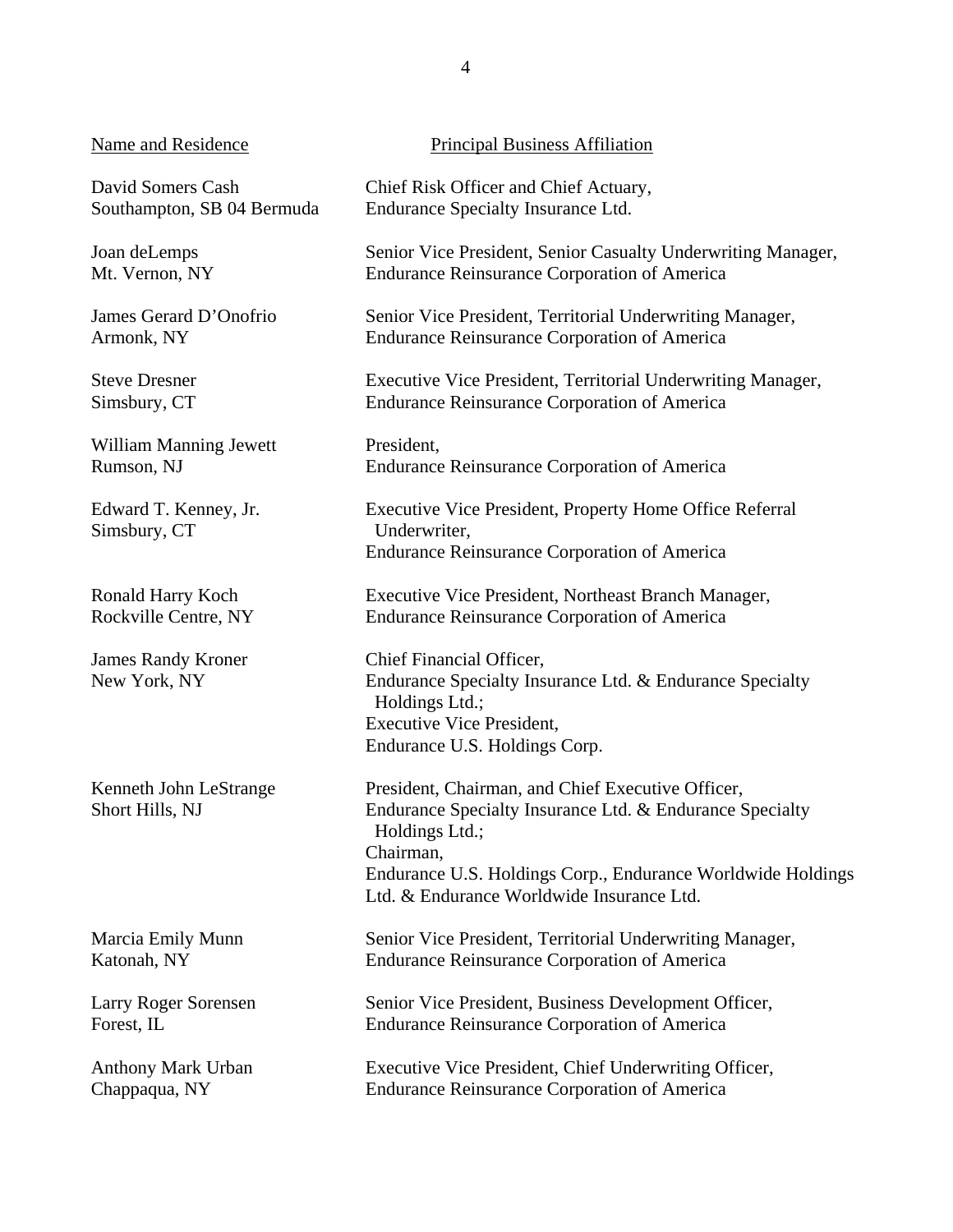<span id="page-6-0"></span>A review of the minutes of the board of directors' meetings held during the examination period indicated that the meetings were generally well attended. However, it was noted that three of the directors, Thomas David Bell, David Vincent Cabral and David Somers Cash, did not attend any of the meetings that they were eligible to attend during 2003.

Members of the board have a fiduciary responsibility and must evince an ongoing interest in the affairs of the insurer. It is essential that board members attend meetings consistently and set forth their views on relevant matters so that the board may reach appropriate decisions. Individuals who fail to attend at least one-half of the regular meetings do not fulfill such criteria. It is recommended that the directors who are unable or unwilling to consistently attend the meetings resign or be replaced.

As of December 31, 2003, the principal officers of the Company were as follows:

| Name                          | Title     |
|-------------------------------|-----------|
| <b>William Manning Jewett</b> | President |
| Emily A Canelo                | Secretary |
| William Ronald Babcock        | Treasurer |

## B. Territory and Plan of Operation

As of December 31, 2003, the Company was licensed to write business in New York, accredited in forty-two states and the District of Columbia.

As of the examination date, the Company was authorized to transact the kinds of insurance as defined in the following numbered paragraphs of Section 1113(a) of the New York Insurance Law: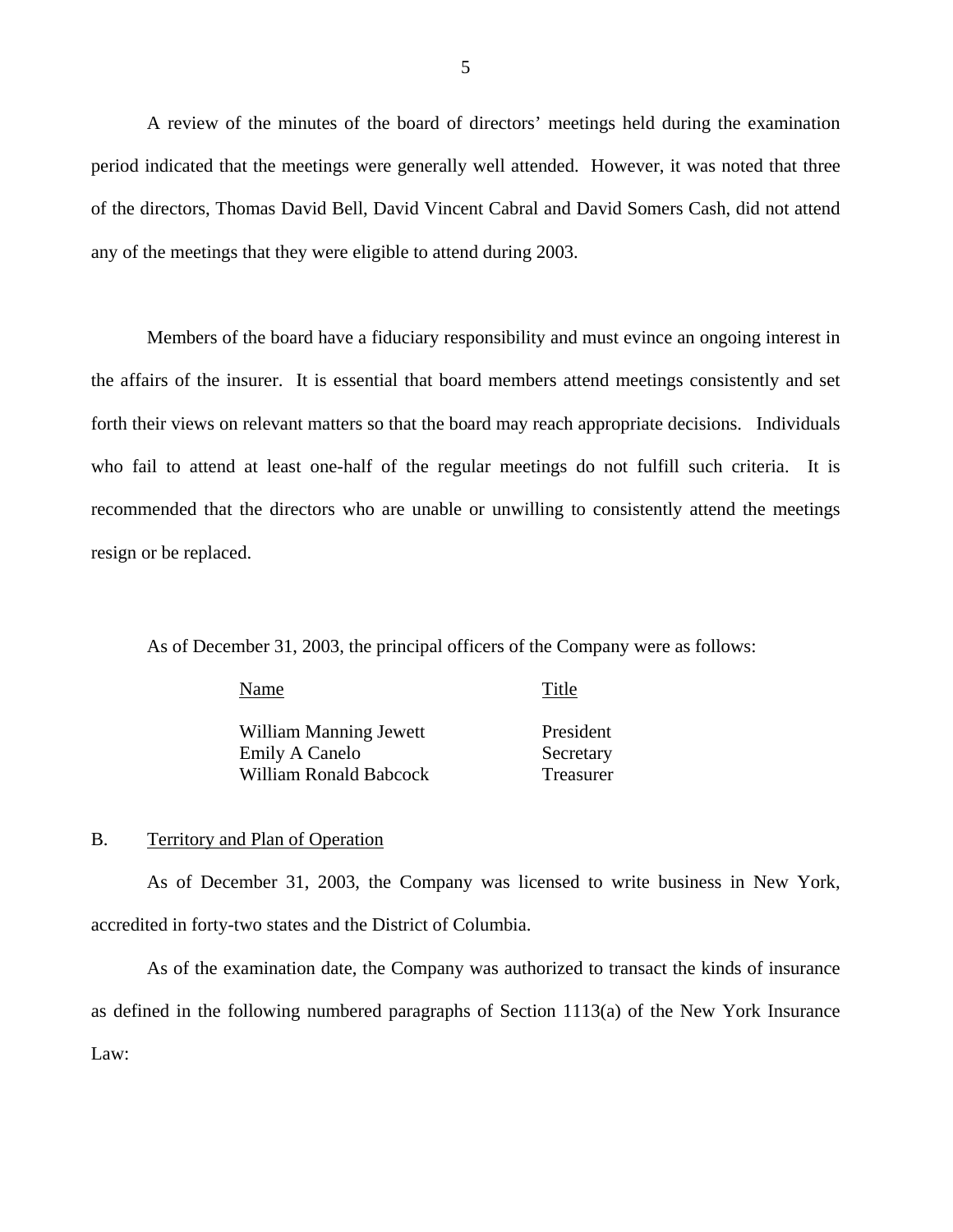| <u>i diagraph</u> | Little of Dublite op                           |
|-------------------|------------------------------------------------|
| 3                 | Accident & health                              |
| 4                 | Fire                                           |
| 5                 | Miscellaneous property damage                  |
| 6                 | Water damage                                   |
| 7                 | Burglary and theft                             |
| 8                 | Glass                                          |
| 9                 | Boiler and machinery                           |
| 10                | Elevator                                       |
| 11                | Animal                                         |
| 12                | Collision                                      |
| 13                | Personal injury liability                      |
| 14                | Property damage liability                      |
| 15                | Workers' compensation and employers' liability |
| 16                | Fidelity and surety                            |
| 17                | Credit                                         |
| 19                | Motor vehicle and aircraft physical damage     |
| 20                | Marine and inland marine                       |
| 21                | Marine protection and indemnity                |
| 22                | Residual value                                 |
| 24                | Credit unemployment                            |
| 26                | Gap                                            |
| 27                | Prize indemnification                          |
| 28                | Service contract reimbursement                 |

Paragraph Line of Business

In addition, the Company is licensed to transact such workers' compensation insurance as may be incident to coverages contemplated under paragraphs 20 and 21 of Section 1113(a), including insurances described in the Longshoremen's and Harbor Workers' Compensation Act (Public Law No. 803, 69<sup>th</sup> Congress, as amended; 33 USC Section 901 et. seq. as amended) and as authorized by Section 4102(c), insurance of every kind or description outside the United States and reinsurance of every kind or description.

Based on the lines of business for which the Company is licensed and the Company's current capital structure, and pursuant to the requirements of Articles 13 and 41 of the New York Insurance Law, the Company is required to maintain a minimum surplus to policyholders in the amount of \$35,000,000.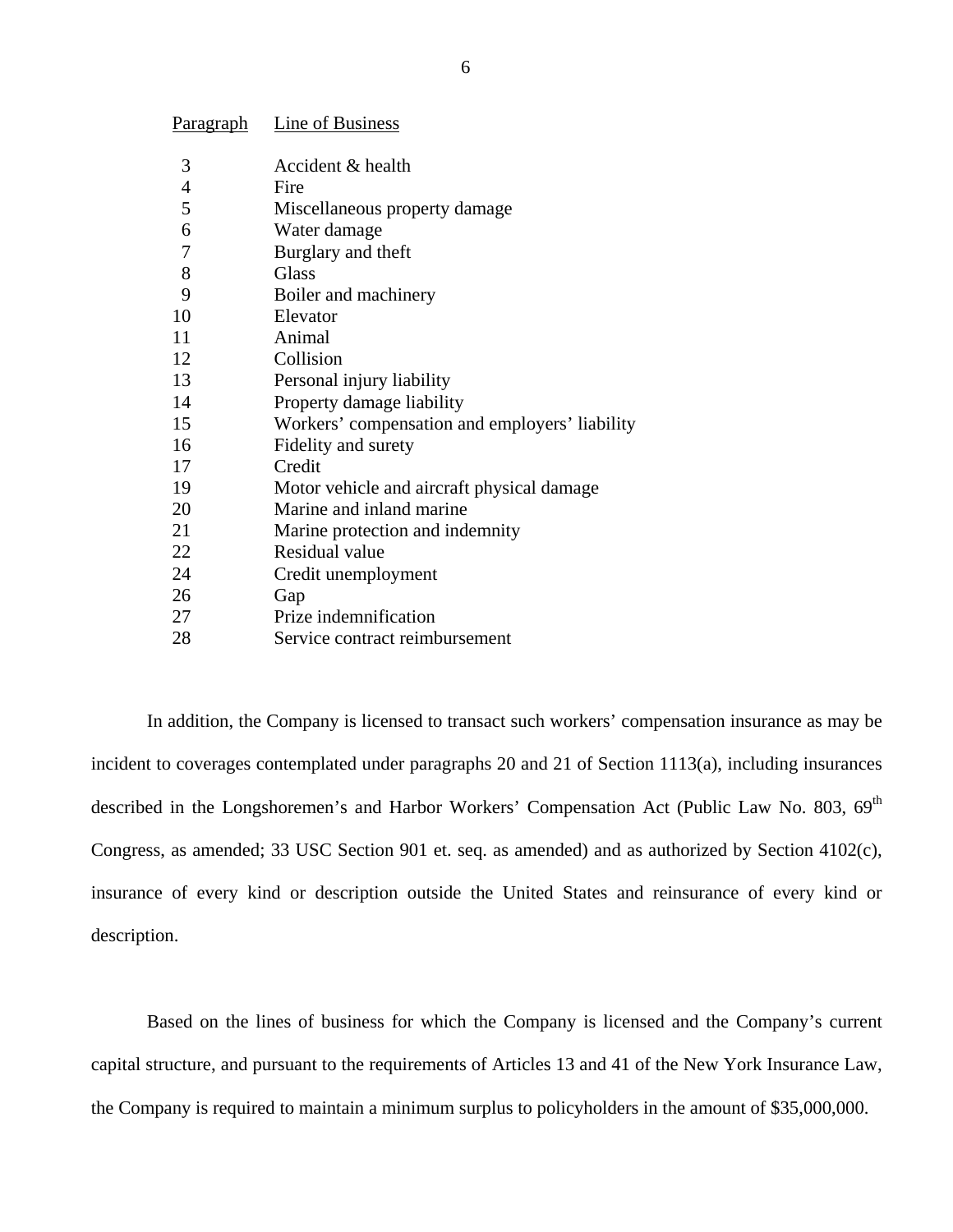<span id="page-8-0"></span>The Company's business is comprised of two major operating segments; property and casualty lines. The Company's underwriting focus is in broker produced short-tailed and long-tailed lines, including property per risk, property/catastrophe reinsurance, casualty treaty reinsurance, casualty individual risk and specialty lines. In addition, the Company assumed the majority of the in-force of and the renewal rights to the reinsurance business of Hartford Re.

#### C. Reinsurance

#### Assumed

As a professional reinsurer, all of the Company's business is assumed reinsurance. The quota share retrocession agreement with Hartford Re represented 57% of the total business assumed in 2003.

#### Ceded

The Schedule F data as contained in the Company's filed annual statements was found to accurately reflect its reinsurance transactions.

The examiner reviewed all ceded reinsurance contracts in effect at December 31, 2003. The contracts all contained the required standard clauses including insolvency clauses meeting the requirements of Section 1308 of the New York Insurance Law. However, the arbitration clause in the quota share agreement with Endurance Specialty Insurance Limited failed to state that the arbitration should take place in New York and be governed by New York Law**.** It is, therefore, recommended that any arbitration clause as part of a reinsurance agreement state that arbitration shall take place in New York under the New York Law.

The Company had the following ceded reinsurance program in effect at December 31, 2003: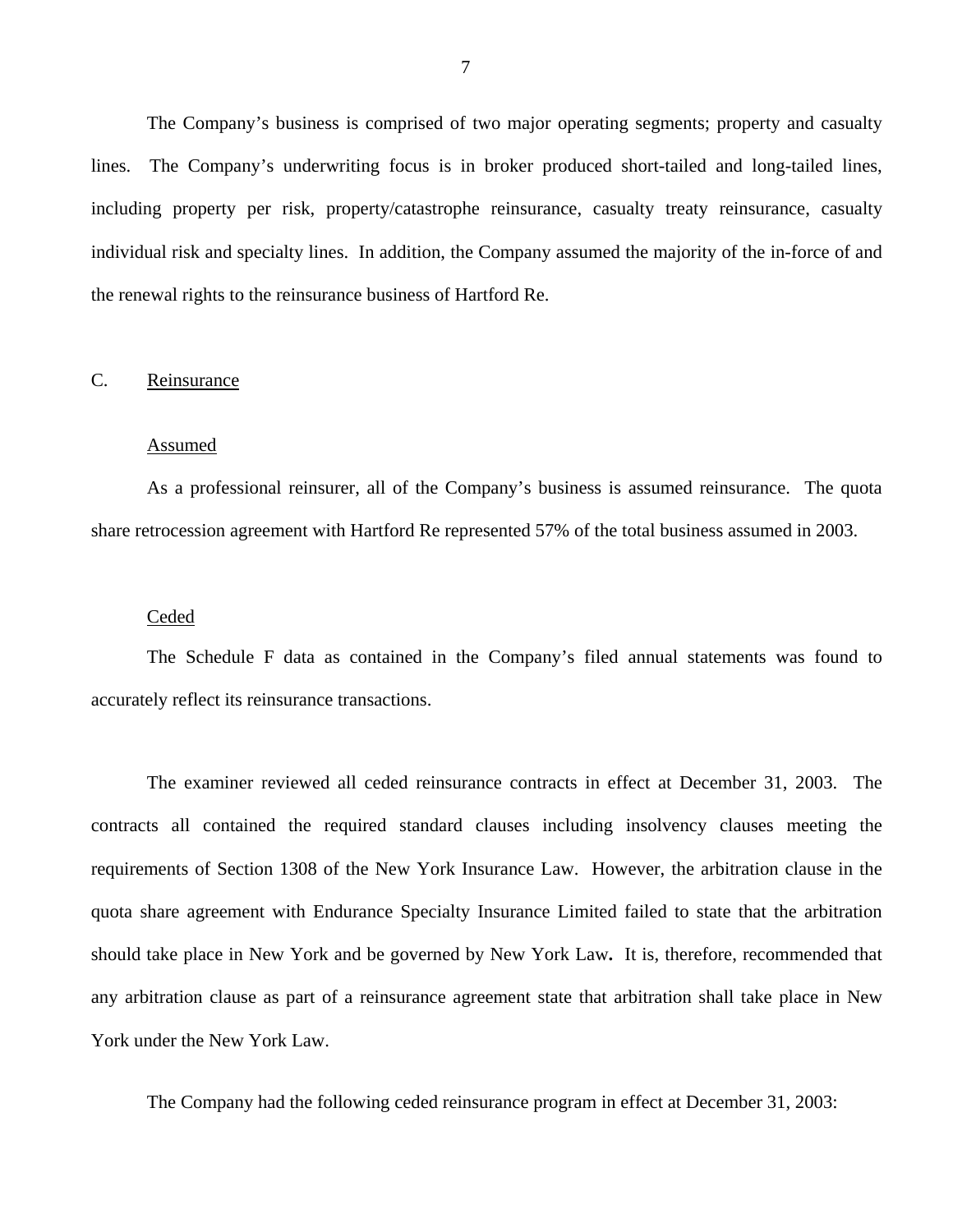| Type of treaty                        | Cession                                                                                                                                                                                                                    |
|---------------------------------------|----------------------------------------------------------------------------------------------------------------------------------------------------------------------------------------------------------------------------|
| Property / Casualty:                  |                                                                                                                                                                                                                            |
| Quota share<br>100% Unauthorized      | 50% of each and every risk.                                                                                                                                                                                                |
| Quota share<br>100% Unauthorized      | 11.1112\% ceded to Gulf States Insurance<br>Co. of the Republic Underwriters business.                                                                                                                                     |
| <u>Stop Loss</u><br>100% Unauthorized | 100% of the amount by which the<br>Company's net retained losses and loss<br>adjustment expenses exceed 87.5% of its<br>net earned premiums earned, subject to an<br>aggregate of 40% of Company's net<br>earned premiums. |

All major retrocessions are done with Endurance Specialty Insurance Ltd., the ultimate parent of the Company. A review of the correspondence between the Company and the Department indicated that reinsurance agreements between the Company and its affiliates were submitted to the Department for review, and these agreements were approved.

#### Unauthorized Reinsurance

The trust agreements and letters of credit obtained by the Company in order to take credit for cessions made to unauthorized reinsurers were reviewed for compliance with Department Regulations 114 and 133, respectively. No exceptions were noted.

## D. Holding Company System

The Company is a member of the Endurance Group. The Company is a wholly-owned subsidiary of Endurance U.S. Holdings Corporation, a Delaware corporation, which is wholly-owned by Endurance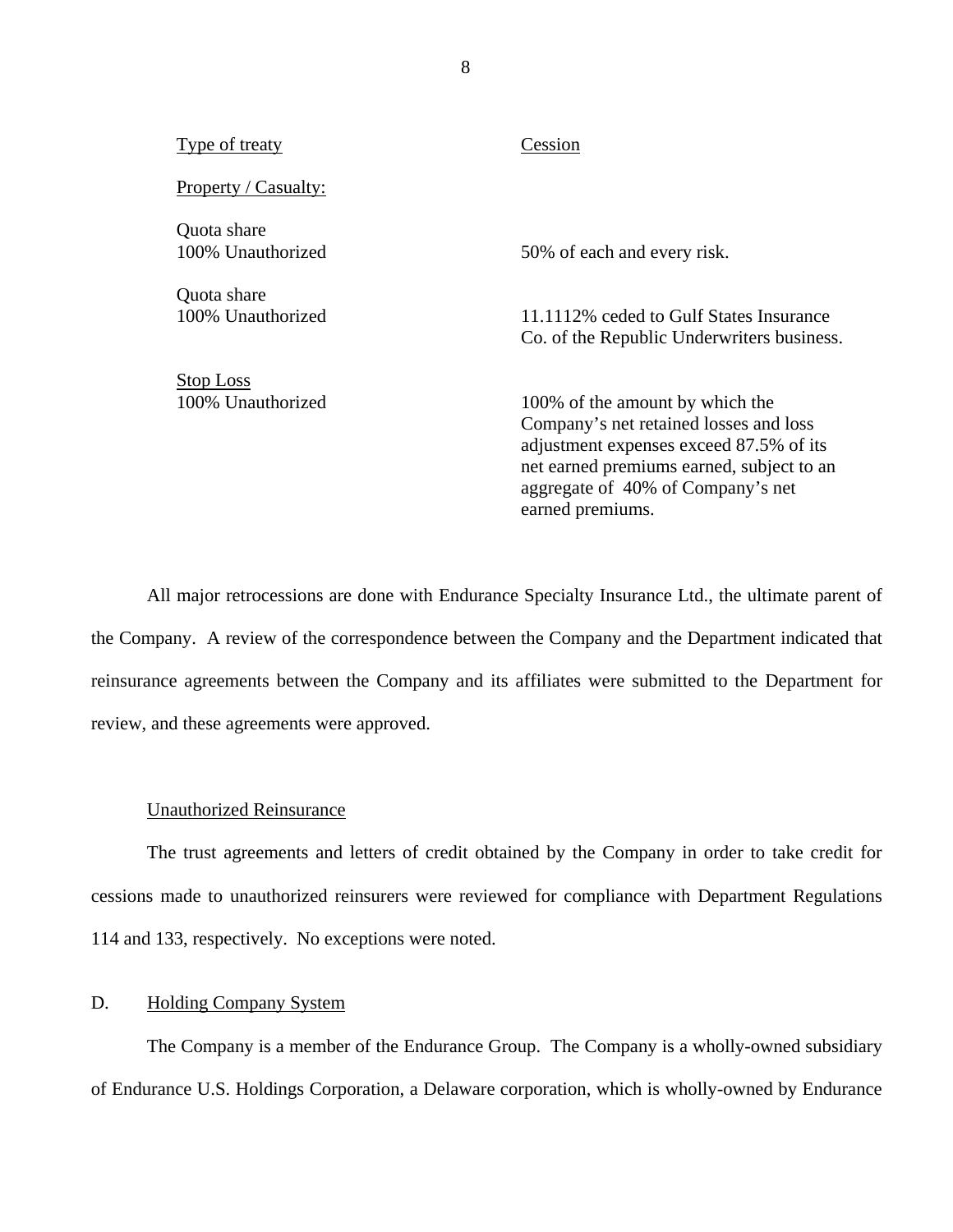Specialty Insurance Ltd., a Bermuda insurance company. Endurance Specialty Holdings Ltd., a Bermuda corporation, is the ultimate parent of the aforementioned companies.

A review of the holding company registration statements filed with this Department indicated that such filings were complete and were filed in a timely manner pursuant to Article 15 of the New York Insurance Law and Department Regulation 52.

The following is a chart of the holding company system at December 31, 2003:

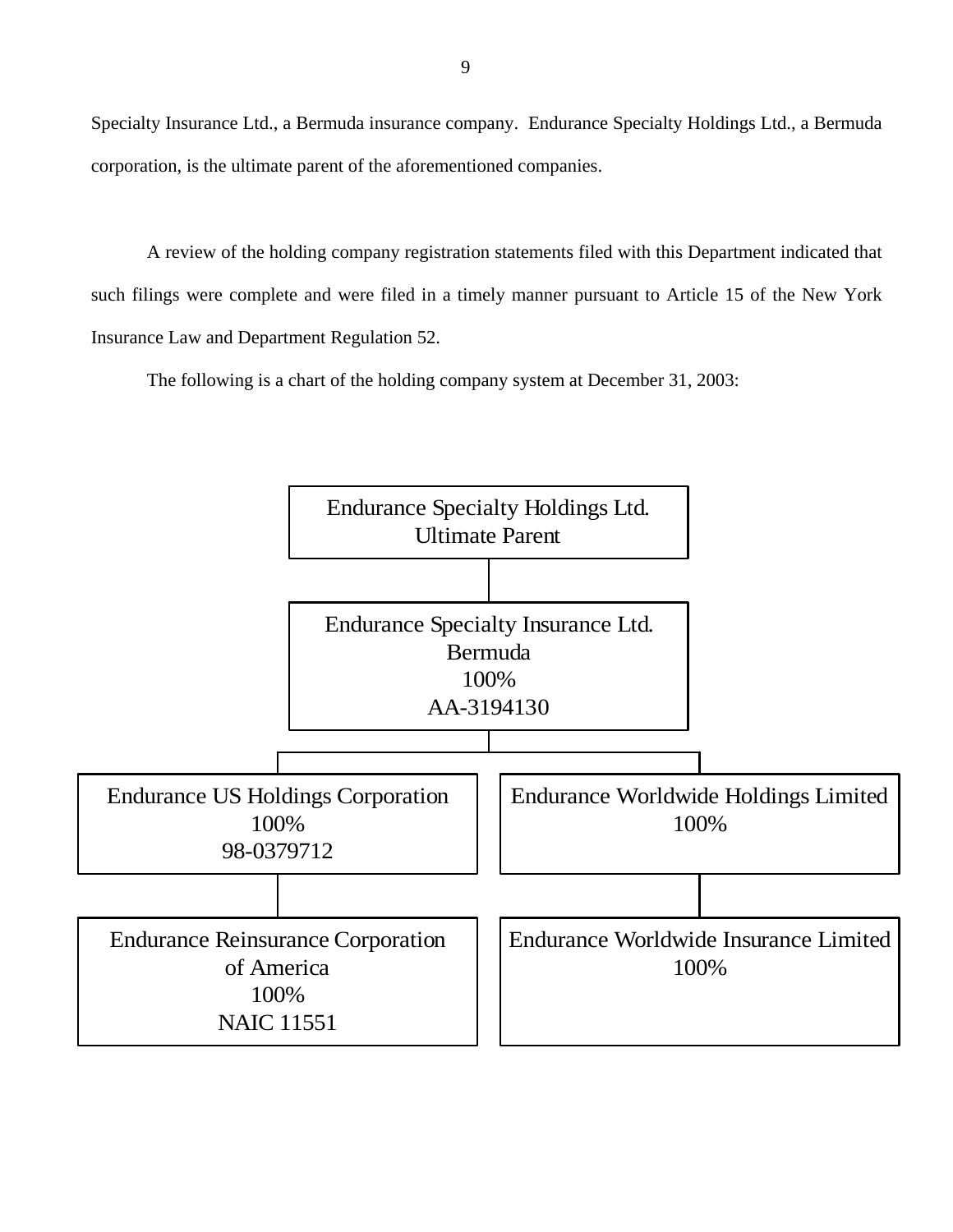At December 31, 2003, the Company was party to the following agreements with other members of its holding company system:

#### Tax Allocation Agreement

The Company participates in a tax allocation agreement with its immediate parent, Endurance U.S. Holdings Corporation. The agreement was non-disapproved by the Department on November 13, 2002. In conjunction with the tax sharing agreement, an escrow agreement was also established as required under the Department's Circular Letter No. 33 (1979).

Upon review, it was determined that the agreement is in compliance with the minimum guidelines set forth in the New York Department's Circular Letter No. 33 (1979).

#### Technology Services Agreement

The Company participates in a technology services agreement with its intermediate parent, Endurance Specialty Insurance, Ltd. ("ESI"), a Bermuda corporation. The agreement's effective date was January 1, 2003. However, the agreement was submitted to the Department on November 18, 2003 and its implementation was not objected to on November 25, 2003. The agreement provides that ESI will comply with all business contingency and continuity plans, to ensure that the services are provided with a reasonable degree of continuity in the event of any circumstances causing material disruption to normal business.

The inter-company agreements were submitted to the Department for review and were approved.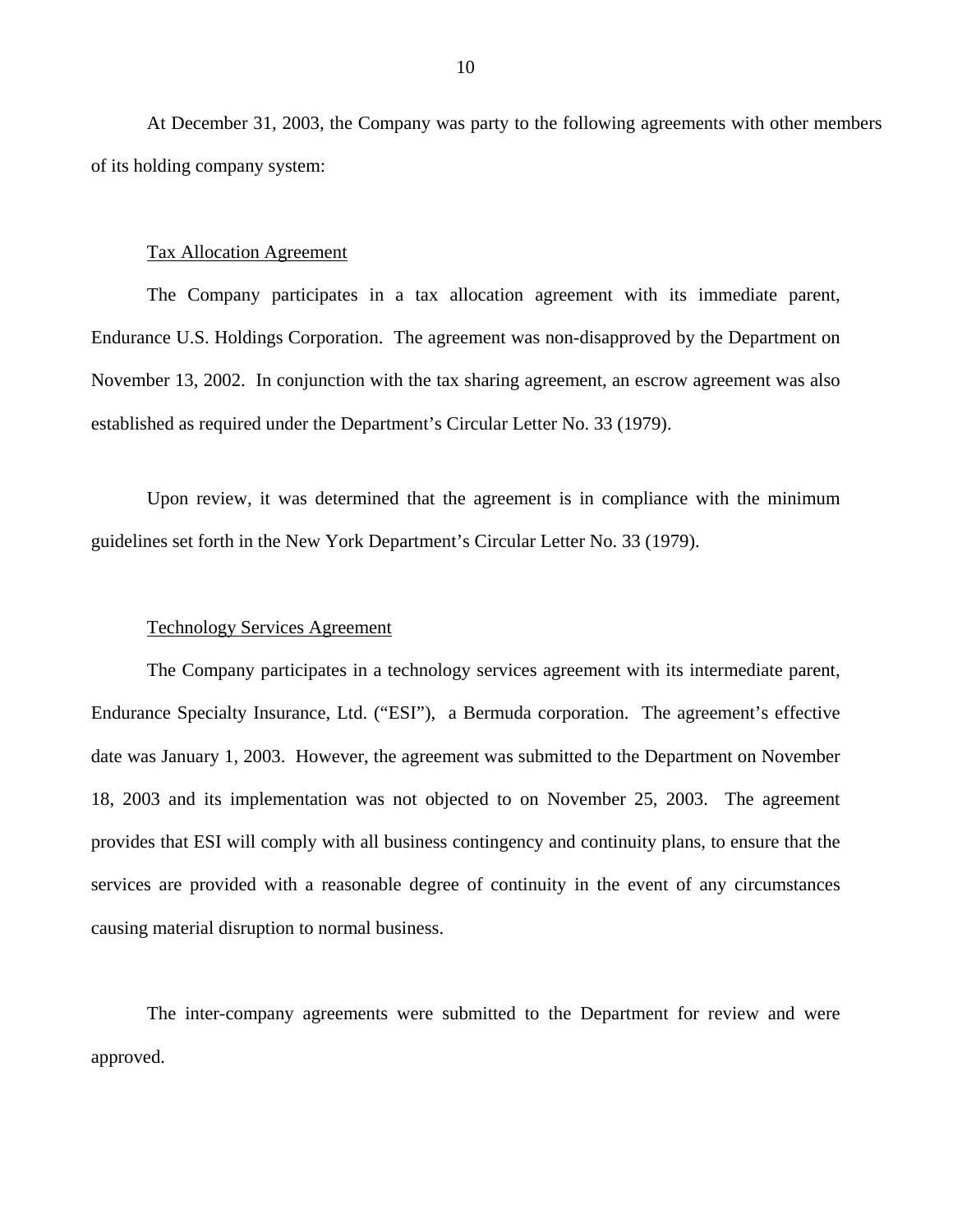### <span id="page-12-0"></span>Service Agreements

At December 31, 2003, the Company had several balances receivable or payable for shared services with affiliated parties for which the Company was unable to provide the service agreement in place. It is recommended that the Company have a service agreement in place with all affiliates that it transacts business with in order to disclose the nature of the inter-company transactions and to support the reasonableness of the charges between the parties in accordance with Section 1505(b) of the New York Insurance Law.

## E. Abandoned Property Law

Section 1316 of the New York State Abandoned Property Law provides that amounts payable to a resident of this state from a policy of insurance, if unclaimed for three years, shall be deemed to be abandoned property. Such abandoned property shall be reported to the comptroller on or before the first day of April each year.

At the examiner's recommendation, the Company filed its first abandoned property report for the period of this examination on August 4, 2004. Such filing is required of all insurers regardless of whether or not they have any abandoned property to report.

## F. Significant Operating Ratios

The following ratios have been computed as of December 31, 2003, based upon the results of this examination: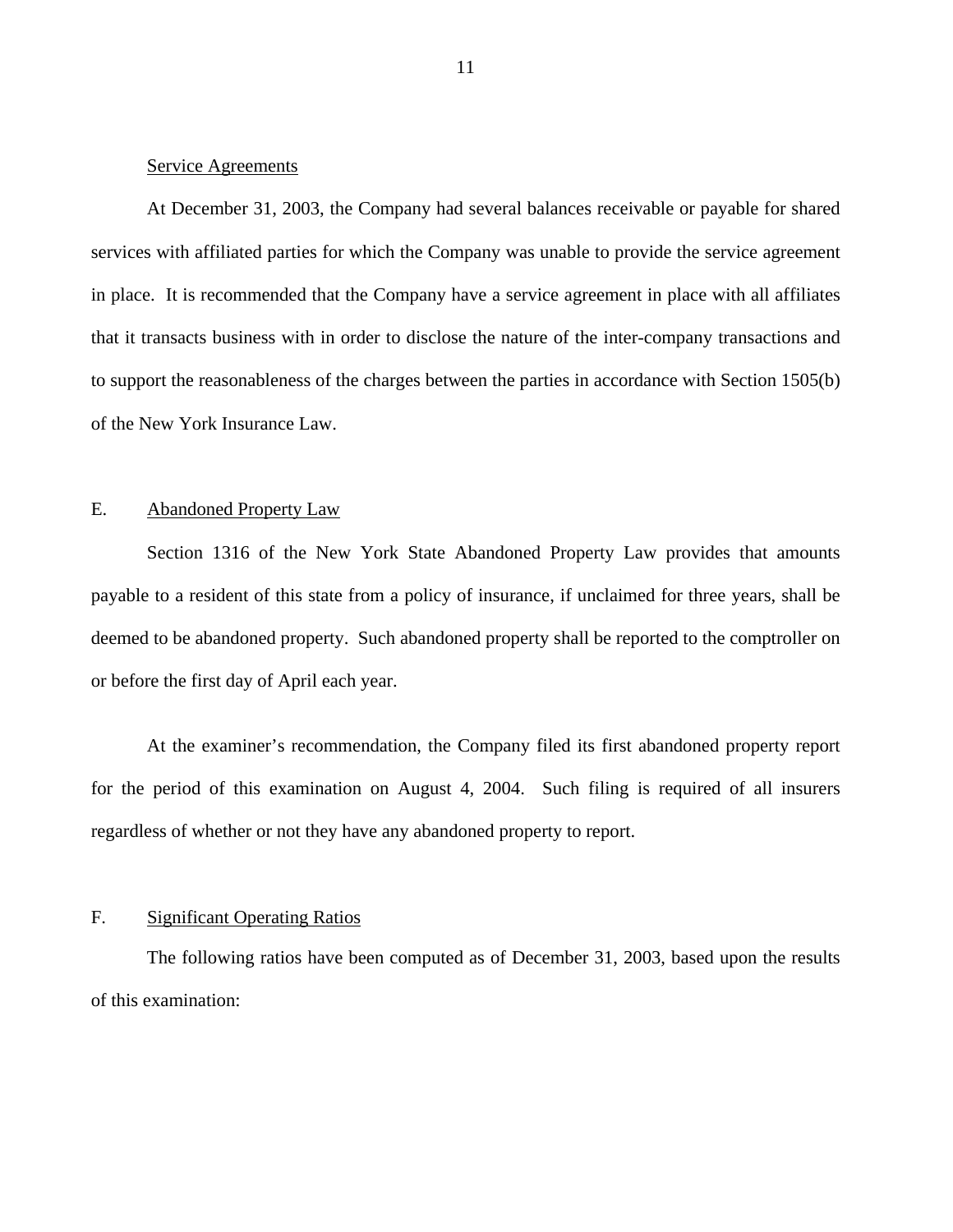| Net premiums written in 2003 to<br>surplus as regards policyholders                       | 107% |
|-------------------------------------------------------------------------------------------|------|
| Liabilities to liquid assets (cash and invested<br>assets less investments in affiliates) | 50%  |
| Premiums in course of collection to<br>surplus as regards policyholders                   | 16%  |

All of the above ratios fall within the benchmark ranges set forth in the Insurance Regulatory Information System of the National Association of Insurance Commissioners.

The underwriting ratios presented below are on an earned/incurred part incurred basis and encompass the one year period covered by this examination:

|                                      | Amounts       | Ratios  |
|--------------------------------------|---------------|---------|
| Losses and loss                      |               |         |
| adjustment expenses incurred         | \$152,773,755 | 68.76%  |
| Other underwriting expenses incurred | 164, 182, 728 | 73.89   |
| Net underwriting gain (loss)         | (94,769,680)  | (42.65) |
| Premiums earned                      | \$222,186,803 | 100.00% |

#### G. Accounts and Records

The "Annual Statement Instructions Property/Casualty" published by the "National Association of Insurance Commissioners" require that insurers segregate and report reinsurance payable on paid loss adjustment expenses amounts as a liability on the balance sheet of the annual statement. Endurance offsets its reinsurance payable on paid loss and loss adjustment expenses balances against its uncollected premiums. It is recommended that reinsurance payable on paid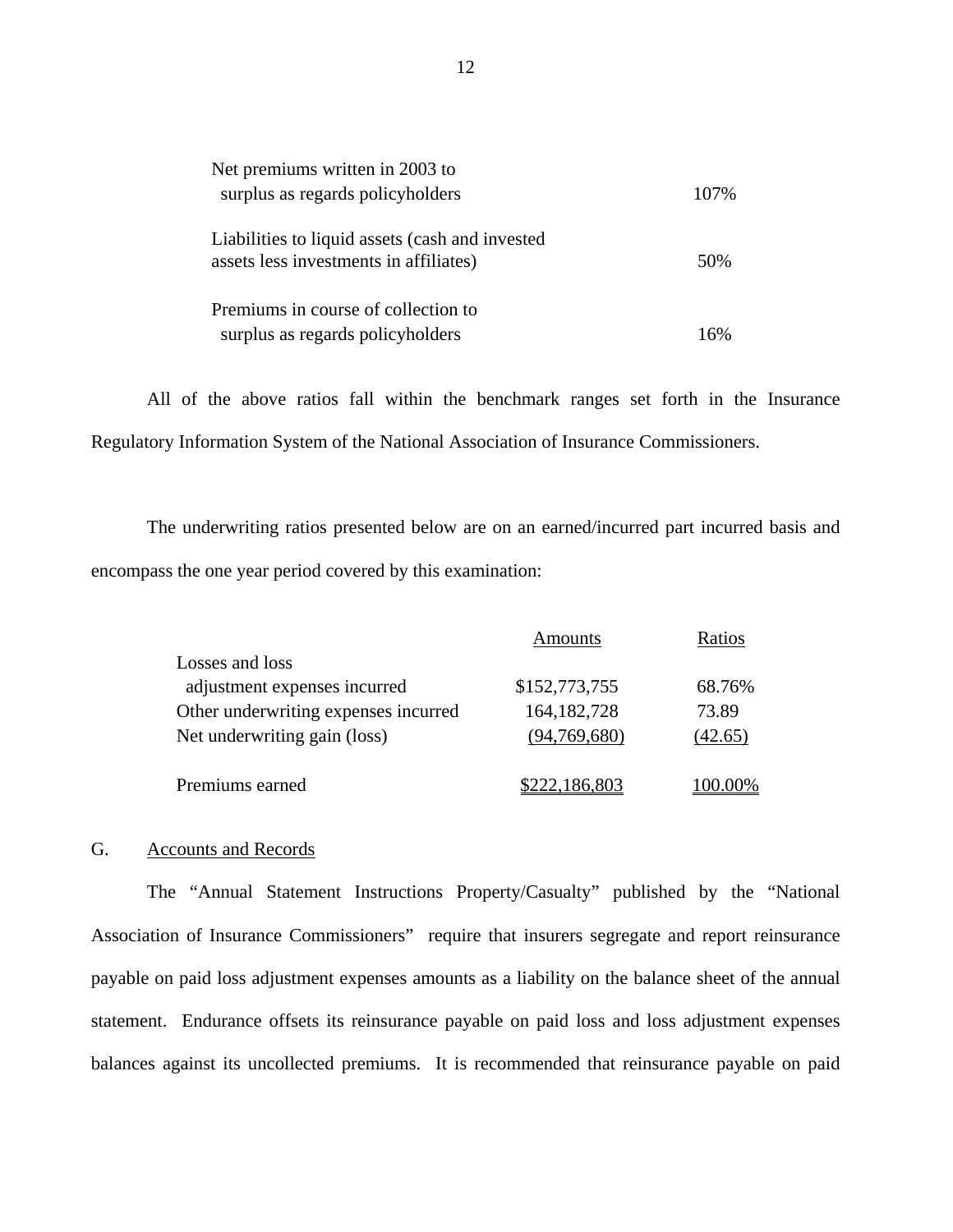losses and loss adjustment expenses be properly segregated and disclosed in the annual statement in accordance with the NAIC instructions.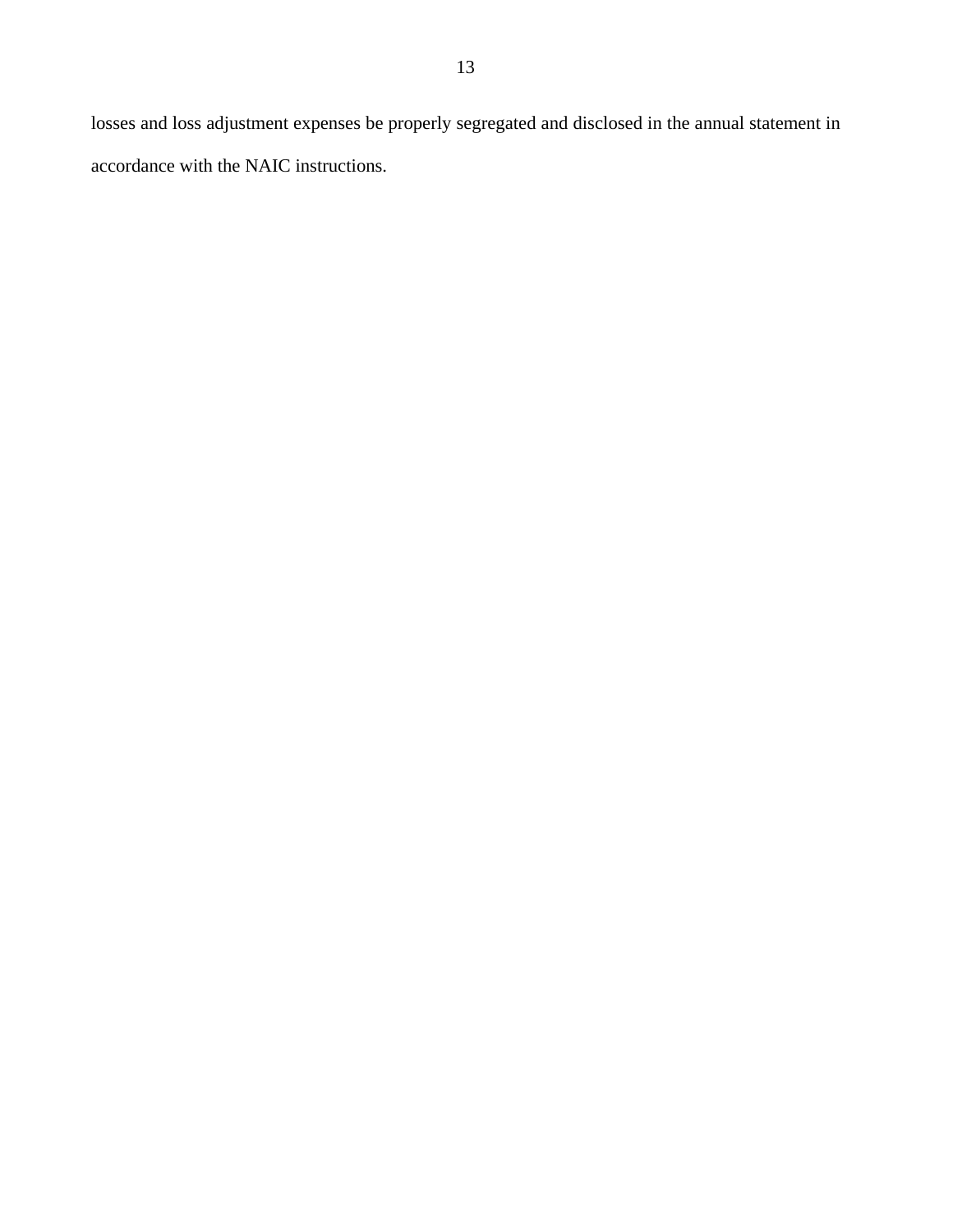# **3. FINANCIAL STATEMENTS**

# A Balance Sheet

The following shows the assets, liabilities and surplus as regards policyholders as determined by this examination as of December 31, 2003 and as reported by the Company:

| Assets                               | Assets        | <b>Assets Not</b><br>Admitted | Net Admitted<br>Assets |
|--------------------------------------|---------------|-------------------------------|------------------------|
| <b>Bonds</b>                         | \$582,292,722 | \$                            | \$582,292,722          |
| Cash and short-term investments      | 19,907,717    |                               | 19,907,717             |
| Investment income due and accrued    | 4,690,947     |                               | 4,690,947              |
| Uncollected premiums and agents'     |               |                               |                        |
| balances in the course of collection | 65,144,447    |                               | 65,144,447             |
| Deferred premiums, agents'           |               |                               |                        |
| balances and installments booked     |               |                               |                        |
| but deferred and not yet due         | 249,070,445   |                               | 249,070,445            |
| Reinsurance: Amounts recoverable     |               |                               |                        |
| from reinsurers                      | 9,523,822     |                               | 9,523,822              |
| Current federal and foreign income   |               |                               |                        |
| taxes recoverable and interest       |               |                               |                        |
| thereon                              | 19,688        |                               | 19,688                 |
| Net deferred tax asset               | 31,006,997    | 17,290,184                    | 13,716,813             |
| Electronic data processing           |               |                               |                        |
| equipment and software               | 1,328,190     | 198,366                       | 1,129,824              |
| Furniture and equipment, including   |               |                               |                        |
| health care delivery assets          | 1,041,585     | 1,041,585                     |                        |
| Other assets non-admitted            | 2,134,367     | 2,134,367                     |                        |
| Aggregate write-ins for other than   |               |                               |                        |
| invested assets                      | 1,145,487     | 1,145,487                     | $\Omega$               |
|                                      |               |                               |                        |
| <b>Total Assets</b>                  | \$967,306,414 | \$21.809.989                  | \$945.496.425          |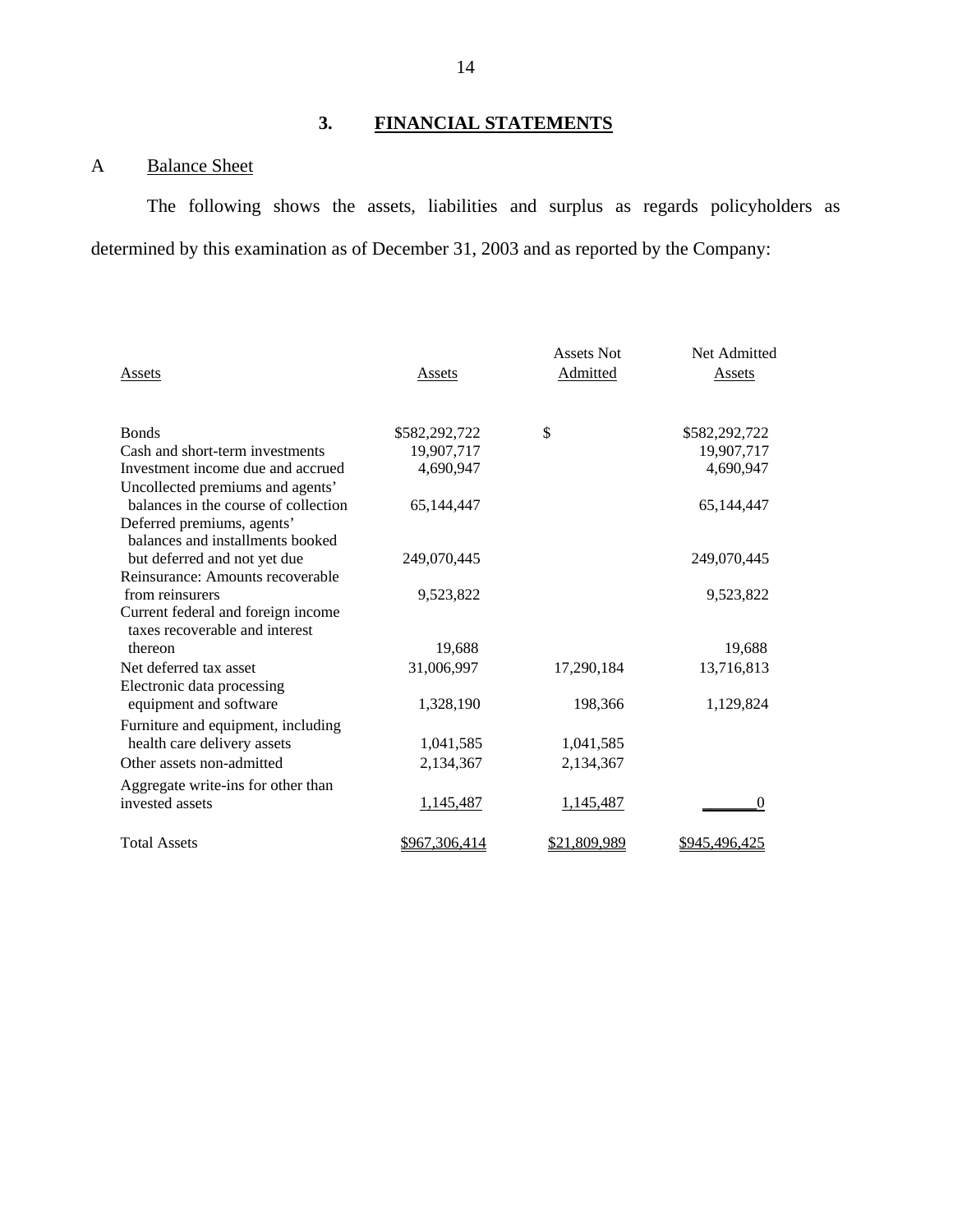#### Liabilities, Surplus and Other Funds

| Liabilities                                                                                    |                  |                    |
|------------------------------------------------------------------------------------------------|------------------|--------------------|
| Losses                                                                                         |                  | \$118,369,772      |
| Loss adjustment expenses                                                                       |                  | 6,866,639          |
| Commissions payable, contingent commissions and                                                |                  |                    |
| other similar charges                                                                          |                  | (111,388)          |
| Other expenses (excluding taxes, licenses and fees)                                            |                  | 17,614,256         |
| Unearned premiums (after deducting unearned<br>premiums for ceded reinsurance of \$202,770,349 |                  |                    |
| and including warranty reserves of \$0)                                                        |                  | 201,501,497        |
| Ceded reinsurance premiums payable (net of ceding                                              |                  |                    |
| commissions)                                                                                   |                  | 202,734,946        |
| Payable to parent, subsidiaries and affiliates                                                 |                  | 2,545,131          |
| Aggregate write-ins for liabilities                                                            |                  | 9,524              |
| <b>Total liabilities</b>                                                                       |                  | \$549,530,377      |
| <b>Surplus and Other Funds</b>                                                                 |                  |                    |
| Common capital stock                                                                           | \$.<br>5,000,000 |                    |
| Gross paid in and contributed surplus                                                          | 466,000,000      |                    |
| Unassigned funds (surplus)                                                                     | (75,033,952)     |                    |
| Surplus as regards policyholders                                                               |                  | <u>395,966,048</u> |
| Total liabilities, surplus and other funds                                                     |                  | \$945,496,425      |

Note: The Internal Revenue Service has not yet audited the income tax returns covering tax years 2002 and 2003. The examiner is unaware of any potential exposure of the Company to any tax assessment and no liability has been established herein relative to such contingency.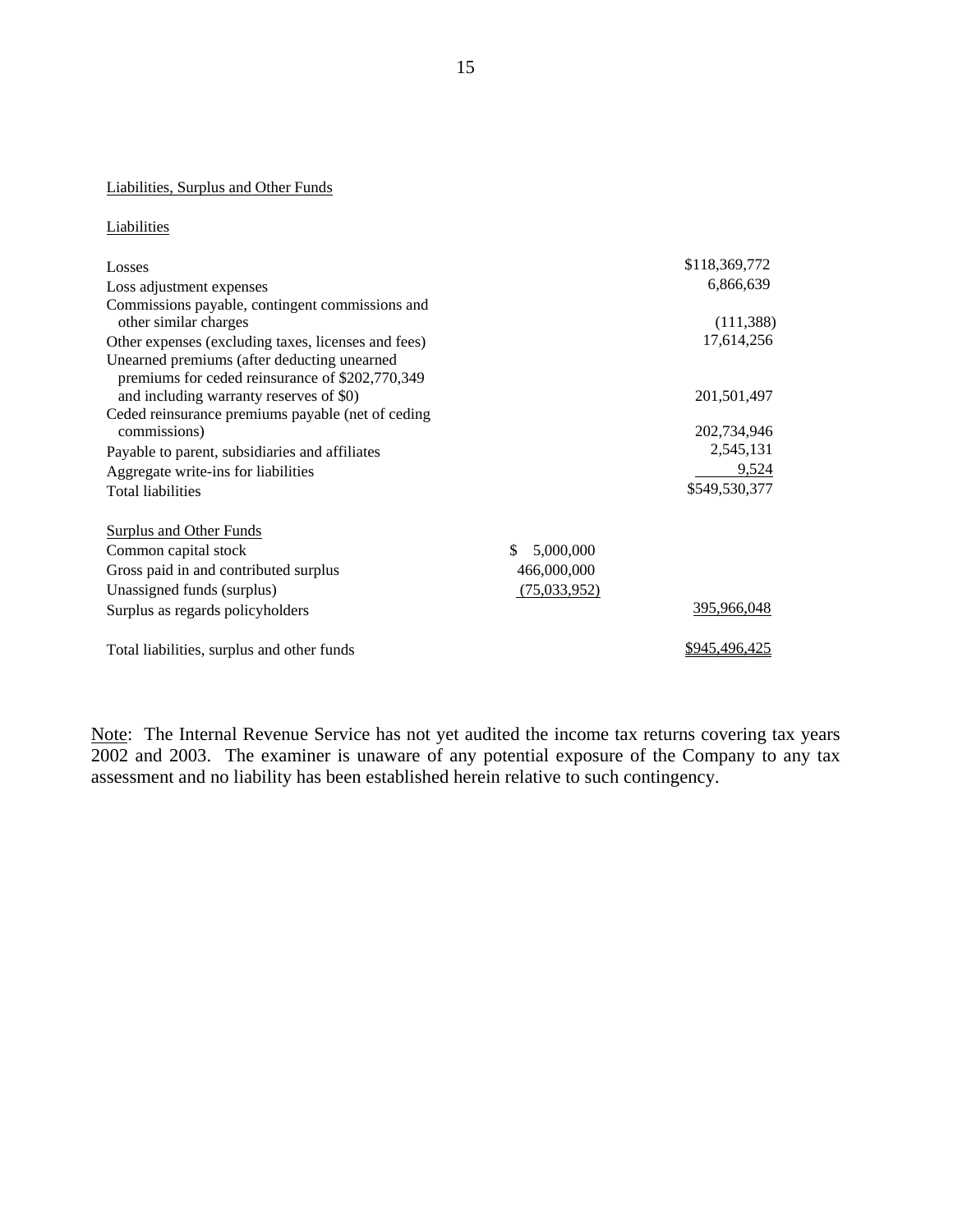# B. Underwriting and Investment Exhibit

Surplus as regards policyholders increased \$60,296,253 during the examination period December 6, 2002 through December 31, 2003, detailed as follows:

# Underwriting Income

| Premiums earned                                                |               | \$222,186,803  |
|----------------------------------------------------------------|---------------|----------------|
| Deductions:                                                    |               |                |
| Losses incurred                                                | \$142,724,858 |                |
| Loss adjustment expenses incurred                              | 10,048,897    |                |
| Other underwriting expenses incurred                           | 164,182,728   |                |
| Total underwriting deductions                                  |               | 316,956,483    |
| Net underwriting gain or (loss)                                |               | \$(94,769,680) |
| <b>Investment Income</b>                                       |               |                |
| Net investment income earned                                   | \$10,967,918  |                |
| Net realized capital gains                                     | (434,779)     |                |
|                                                                |               |                |
| Net investment gain or (loss)                                  |               | \$10,533,139   |
| Net income after dividends to policyholders and before federal |               |                |
| and foreign income taxes                                       |               | \$(84,236,541) |
| Federal and foreign income taxes incurred                      |               | (5,581)        |
| Net income                                                     |               | \$(84,230,960) |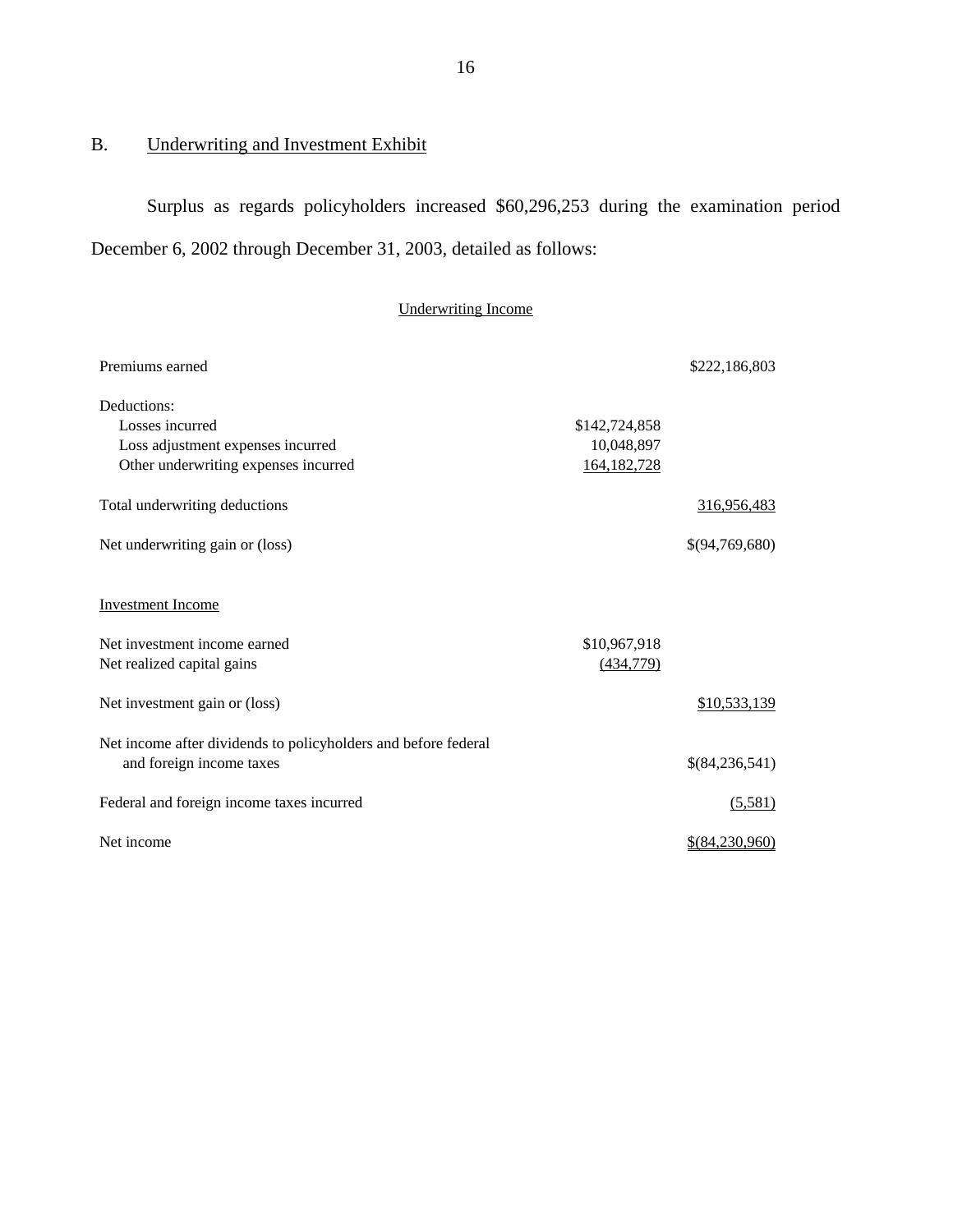# Capital and Surplus Account

Surplus as regards policyholders per report on examination as of December 6, 2002 \$335,669,795

|                                                           | Gains in       | Losses in      |            |
|-----------------------------------------------------------|----------------|----------------|------------|
|                                                           | <b>Surplus</b> | <b>Surplus</b> |            |
|                                                           |                |                |            |
| Net income                                                |                | \$84,230,960   |            |
| Change in net deferred income tax                         | \$31,006,997   |                |            |
| Change in non-admitted assets                             |                | 21,809,989     |            |
| Change in provision for reinsurance                       |                |                |            |
| Change in surplus notes                                   |                |                |            |
| Surplus (contributed to) withdrawn from protected cells   |                |                |            |
| Unassigned funds at organization of Company               | 330,205        |                |            |
| Capital changes paid in                                   |                |                |            |
| Capital changes transferred from surplus (stock dividend) |                |                |            |
| Capital changes transferred to surplus                    |                |                |            |
| Surplus adjustments paid in                               | 135,000,000    |                |            |
| Aggregate write-ins for gains and losses in surplus       |                |                |            |
| Total gains or losses                                     | \$166,337,202  | \$106,040,949  |            |
| Net increase (decrease) in surplus                        |                |                | 60,296,253 |
|                                                           |                |                |            |
| Surplus as regards policyholders per report on            |                |                |            |

examination as of December 31, 2003 \$395,966,048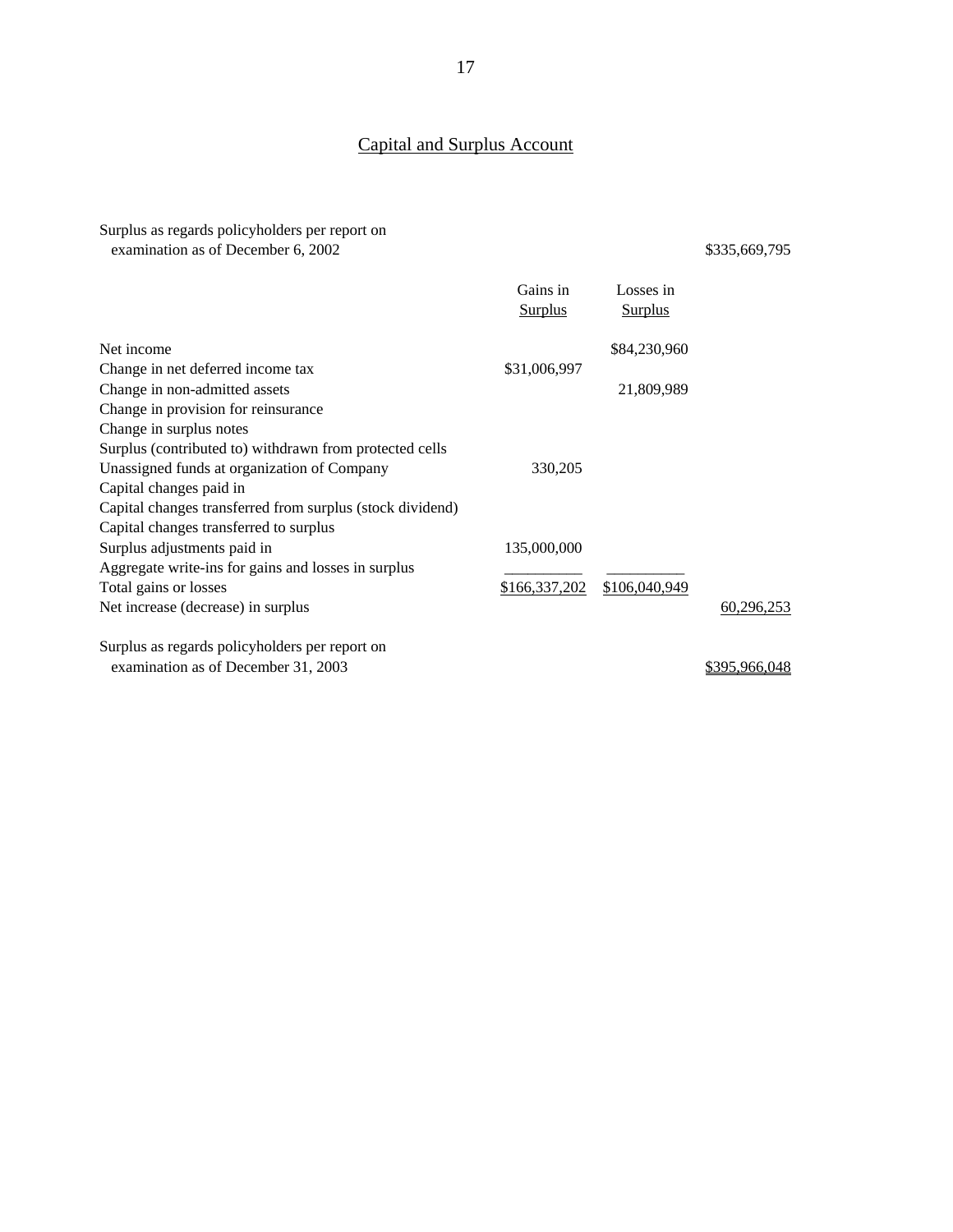#### **4. LOSSES AND LOSS ADJUSTMENT EXPENSES**

<span id="page-19-0"></span>The examination liabilities for the captioned items of \$118,369,772 and \$6,866,639 are the same amounts as reported by the Company as of December 31, 2003. The examination analysis was conducted in accordance with generally accepted actuarial principles and practices and was based on statistical information contained in the Company's internal records and in its filed annual statements.

## **5. MARKET CONDUCT ACTIVITIES**

The Company is in the reinsurance business only, therefore, it does not have direct contact with policyholders or claimants.

#### **6. COMPLIANCE WITH PRIOR REPORT ON EXAMINATION**

The prior report was a report on organization. It contained one recommendation as follows (page number refers to the prior report):

#### ITEM PAGE NO.

7

#### A Custodial Agreement

It was recommended that the Company amend the custodial agreement with Bank of New York to comply with the guidelines set forth in the NAIC Examiner's Handbook

The Company has complied with this recommendation.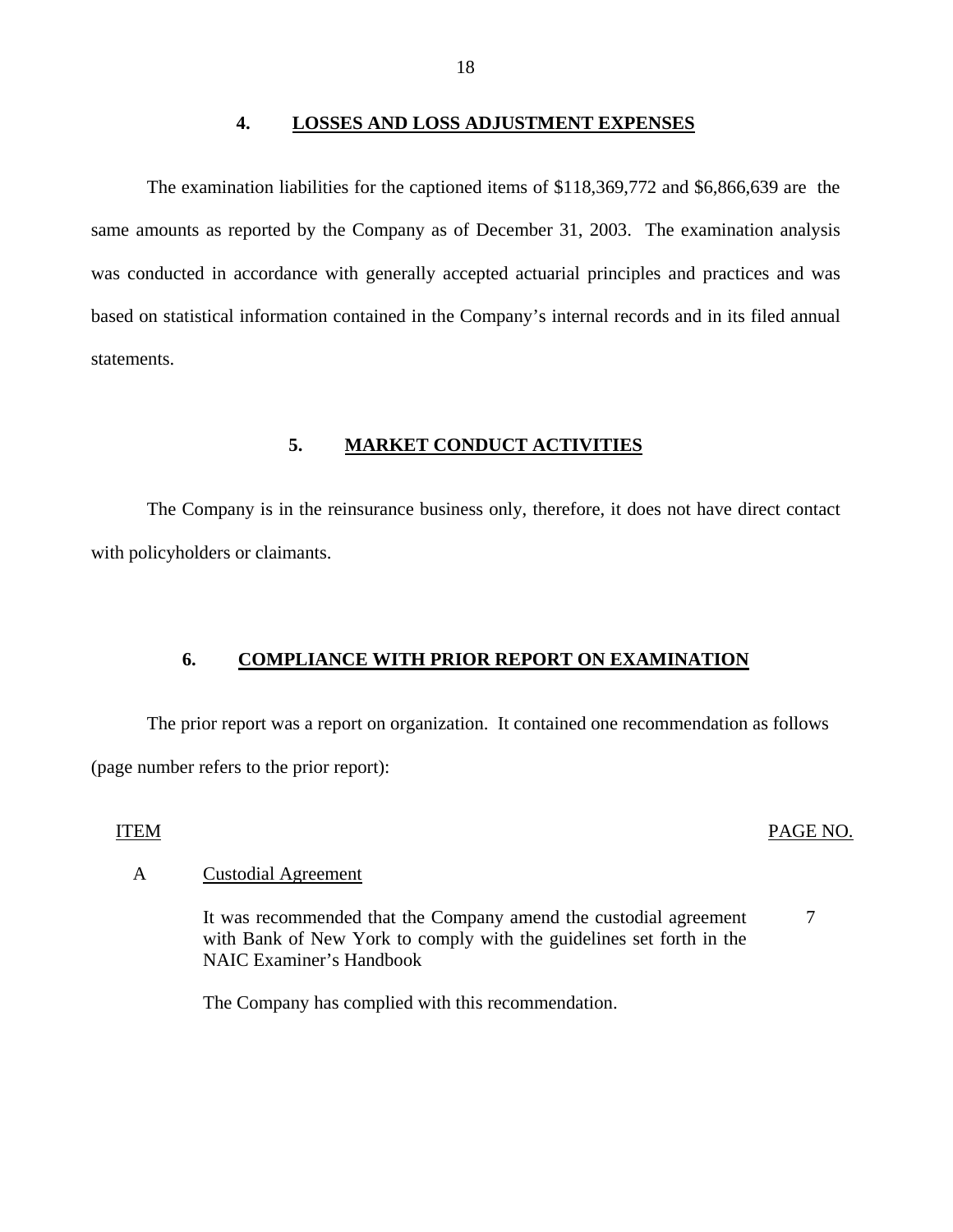# **7. SUMMARY OF COMMENTS AND RECOMMENDATIONS**

## <span id="page-20-0"></span>ITEM PAGE NO.

## A Management

It is recommended that board members who are unable or unwilling to 5 attend meetings consistently should resign or be replaced.

## B Reinsurance

It is recommended that any arbitration clause as part of a reinsurance  $\frac{7}{10}$ agreement state that arbitration shall take place in New York under New York Law.

## C Holding Company System

It is recommended that all inter-company agreements with a member of 11 the holding company system be submitted to the Department for approval in accordance with Section 1505(b) of the New York Insurance Law.

## D Accounts and Records

It is recommended that the Company prepare its annual statement in 12 accordance with the annual statement instructions prescribed or permitted by the NAIC with regard to Reinsurance payable on paid losses and loss adjustments expenses.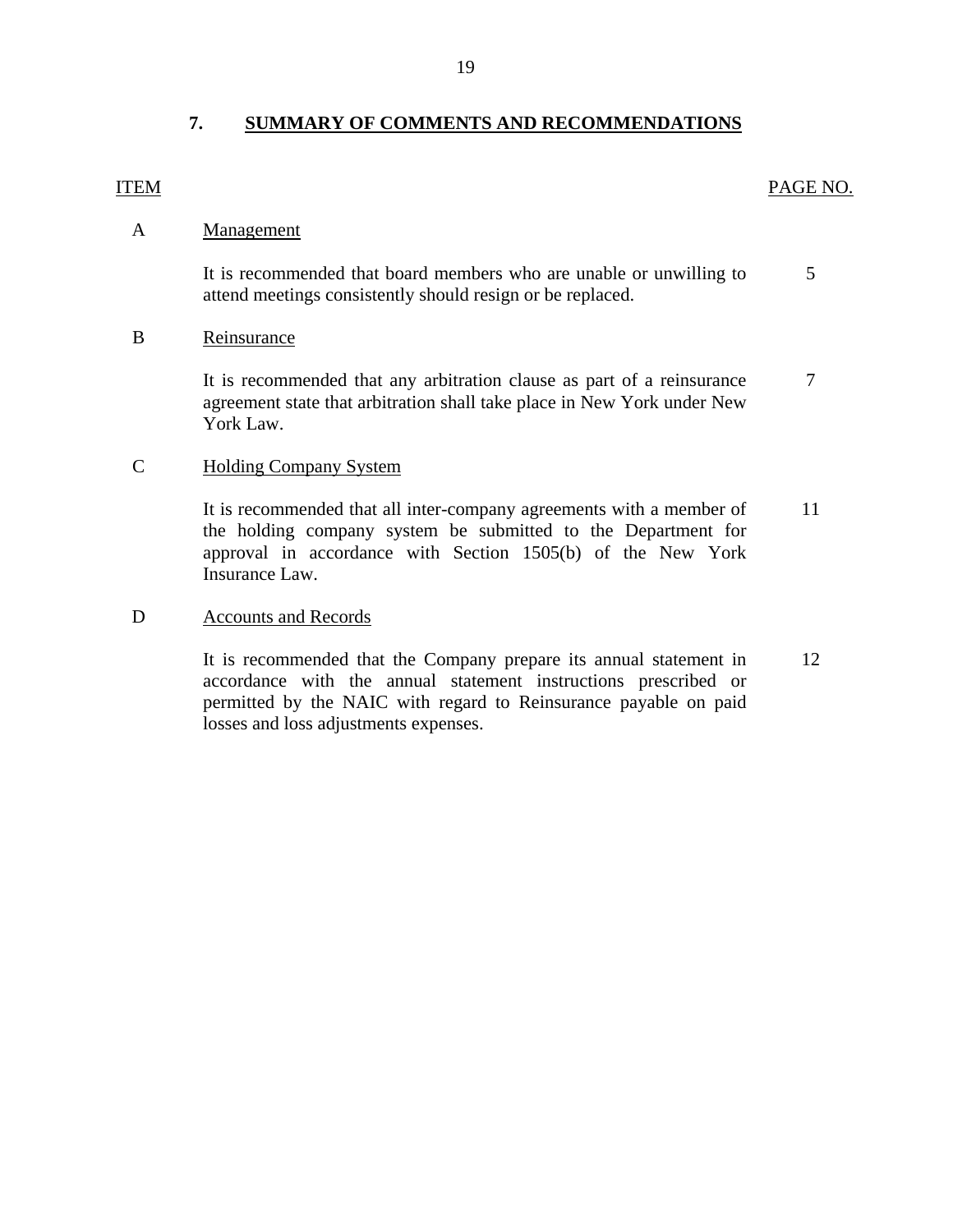Respectfully submitted,

 $\overline{\phantom{a}}$ /S/

 Joseph Revers, CFE Senior Insurance Examiner

STATE OF NEW YORK ) )SS:  $\mathcal{L}$ COUNTY OF NEW YORK )

JOSEPH REVERS, being duly sworn, deposes and says that the foregoing report, subscribed to

by him, is true to the best of his knowledge and belief.

 $\overline{\phantom{a}}$ /S/ Joseph Revers

Subscribed and sworn to before me

this day of  $\frac{1}{2004}$ .